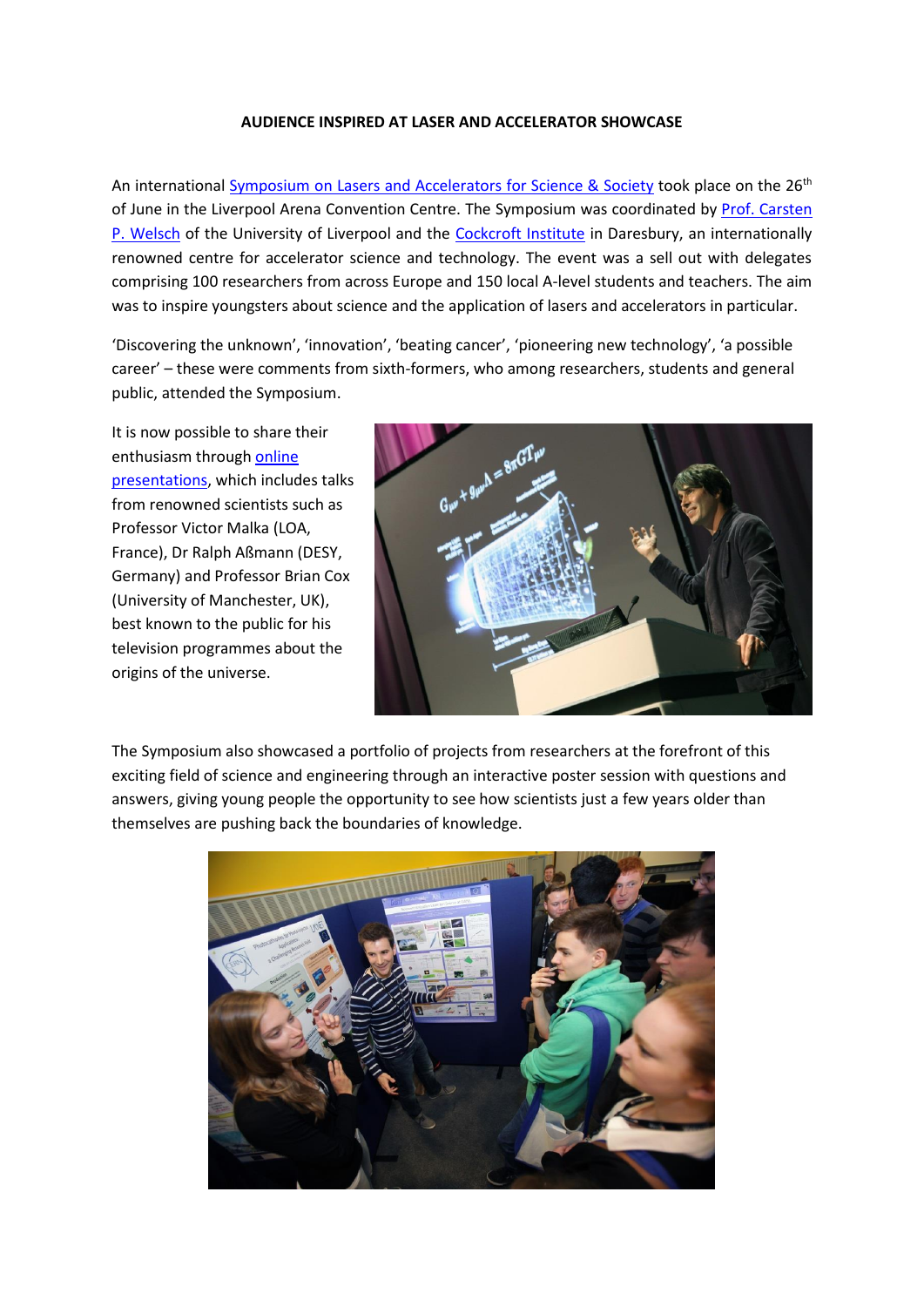Accelerator science has applications across all sectors of industry and healthcare, allowing us to accurately target cancer tumours, understand the structure of biomolecules such as proteins and complex chemicals, measure strain in jet engines, create new materials and understand the secrets of the universe itself.



Organiser Professor Carsten P. Welsch, Head of the Liverpool Accelerator Physics Group at the Cockcroft Institute in Daresbury, leads two pan-European training networks which aim to address the skills shortage in accelerator science.

Prof. Welsch explains: "This discipline offers enormous opportunities for scientific discovery but also professional development."

"Research Fellows from the training networks [oPAC](http://www.opac-project.eu/) (optimization of particle accelerators) and LA<sup>3</sup>[NET](http://www.la3net.eu/) (lasers for applications at accelerator facilities) have in three years become experts in their discipline but also have developed skills in physics, engineering, IT, data analysis and project management."

"The involvement of partners from industry and academia and the opportunity to work at research institutions across Europe has provided training that would be impossible by one company or one country alone."

The training has been recognised by the European Commission as an international "success story" as part of formal project reviews and is amongst the very best research and training programmes in the world.

In addition to the Fellows' poster session top scientists gave presentations to demystify this area for more people.